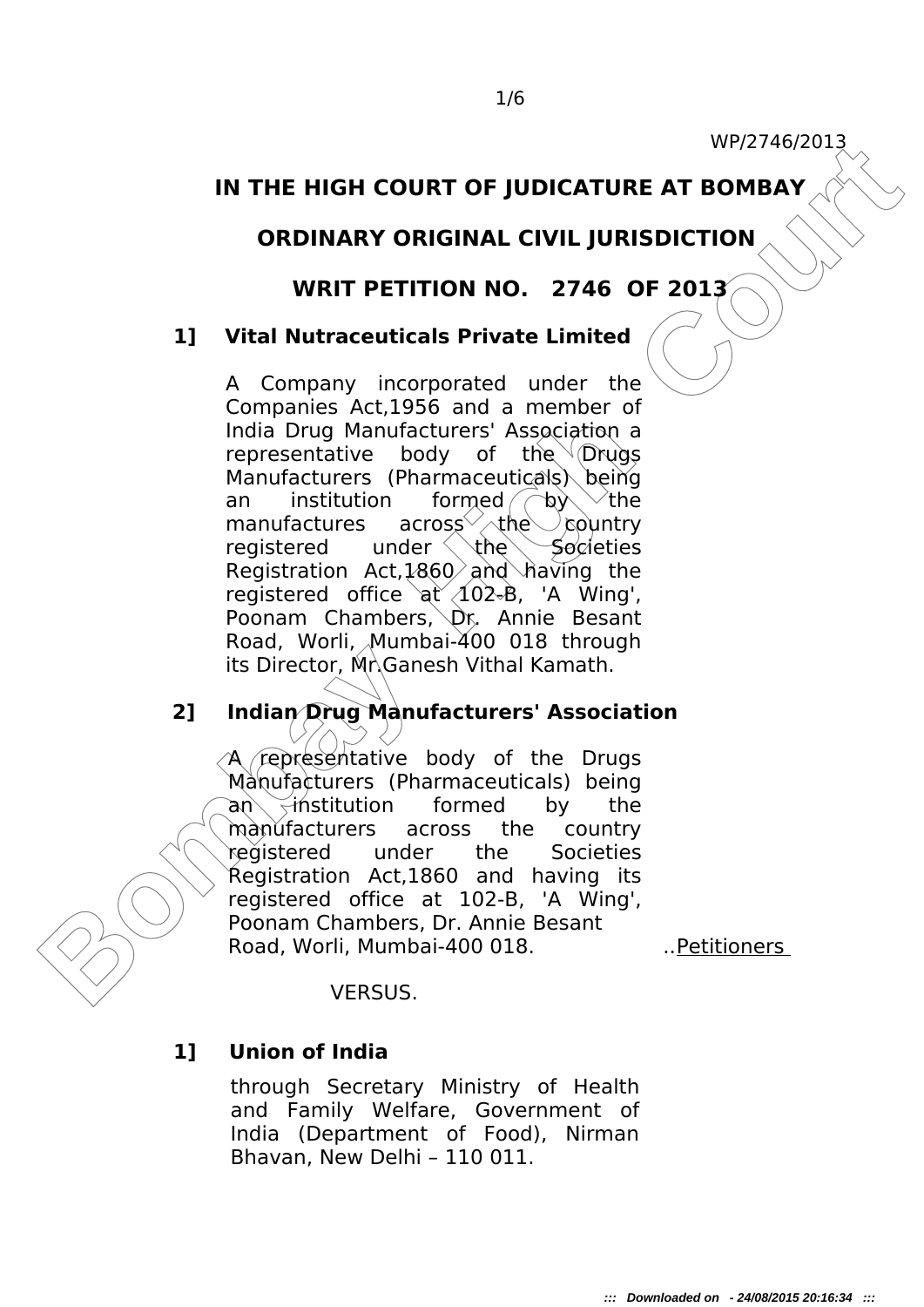# **2] Food Safety and Standard Authority of India.**

FDA Bhavan, Near Bal Bhavan,

Kotala Road, New Delhi - 110 002. ...Respondents

Mr. I.M. Chagla, Senior Counsel with Mr. Riyaz Chagla with Mr. Rajeev Talashikar for the Petitioners.

Mr. G.S. Hariharan with Mr. S.D. Bhosle i/b H.P. Chaturvedi for Respondent No.1. - Union of India.

Mr. Ramesh Ramamurthy i/b Legal Axis for Respondent No.2

**CORAM: V. M. KANADE & G.S. KULKARNI, JJ.**

**P.C.:-** 

**DATE: 1ST AUGUST, 2014 (In Chamber at 3.00 P.M.)**

**Bond Safety and Standard Authority**<br> **Bondia.**<br> **Bondia.**<br> **Bondia.**<br> **Bondia.**<br> **Bondia.**<br> **Bondia.**<br> **Bondia.**<br> **Bondia.**<br> **Bondia.**<br> **Bondia.**<br> **Bondia.**<br> **Bondia.**<br> **Bondia.**<br> **Bondia.**<br> **Bondia.**<br> **Bondia.**<br> **Bondia.** 1. By an order dated 28/01/2014, we had requested the Hon'ble Chief Justice to refer the points of reference which were framed by us either before the larger Bench or before the third Judge of this Court. Following points of reference were framed by us:-

(1) Whether the impugned Advisories which

WP/2746/2013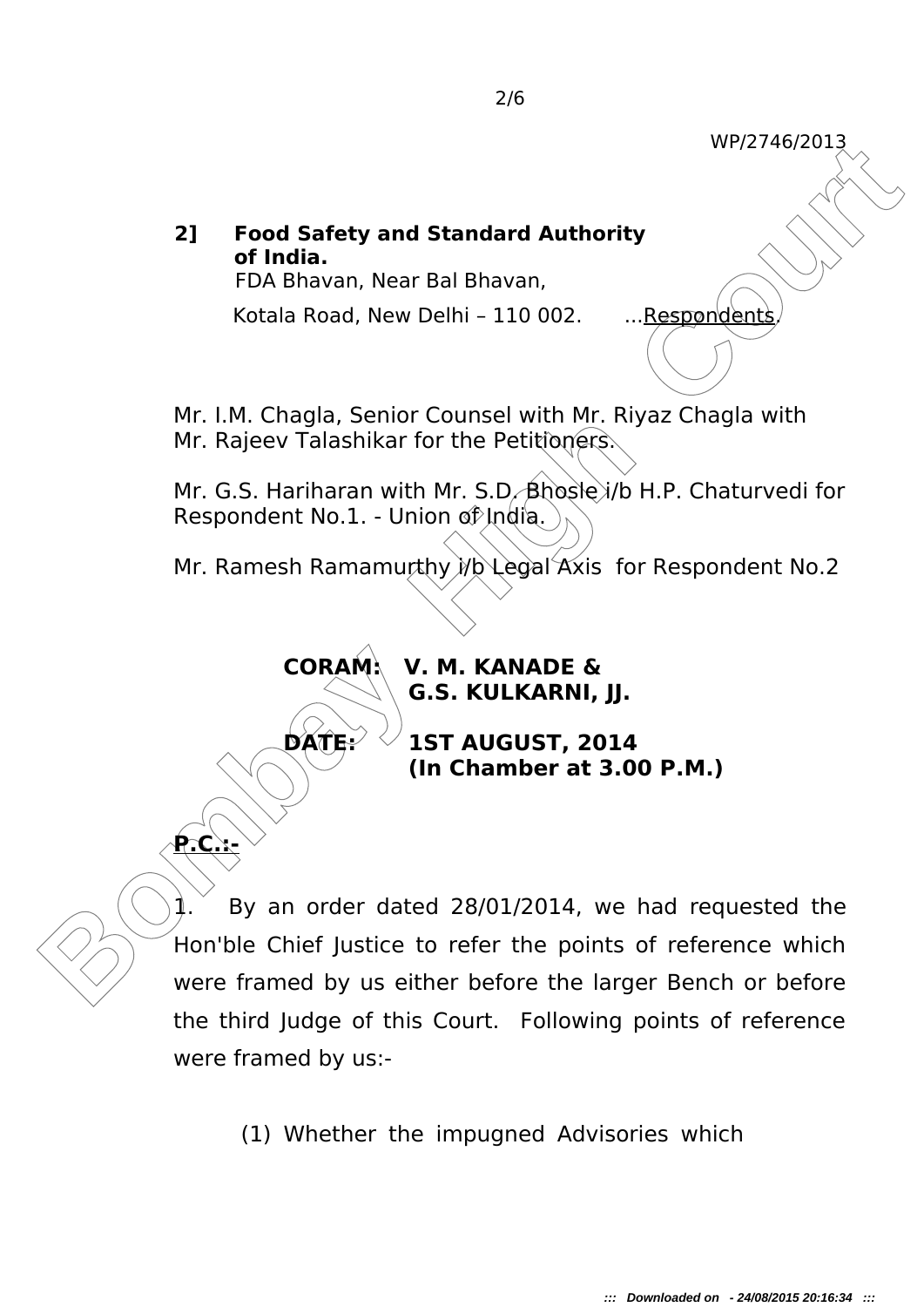have been issued by Respondent No.2 have the force of law and are within the ambit and scope of the power conferred on Respondent No.2 - Food Authority under the provisions of the said Act and Rules and Regulations framed thereunder ?

have been issued by Respondent No.2 have been issued by Respondent No.2 the force of law and are within the ambit and scope of the power conferred on Respondent No.2 - Food Authority under the provisions of the said Act an (2) Whether Respondent  $W_0$ ,  $\lambda$  – Food Authority had the power and authority to issue these Advisories under section  $16(1)$ read with section  $16(5)$  read with sections 18 and 22 of the said Act without following the procedure laid down under Sections 92 and 93 of the Act of placing the Advisories/Regulations before both the Houses of Parliament?

 $\delta$ o far as point of reference No.(1) above is concerned, one of us viz. V.M. Kanade, J. had taken a view that these Advisories, particularly the Advisory dated 11/05/2013 pertaining to product approval does not have force of law. Similarly, so far as point of reference No. (2) above is concerned, it was held by one of us viz. V.M. Kanade, J. that Respondent No.2 – Food Authority did not have power and authority to issue these Advisories under sections 16(1) read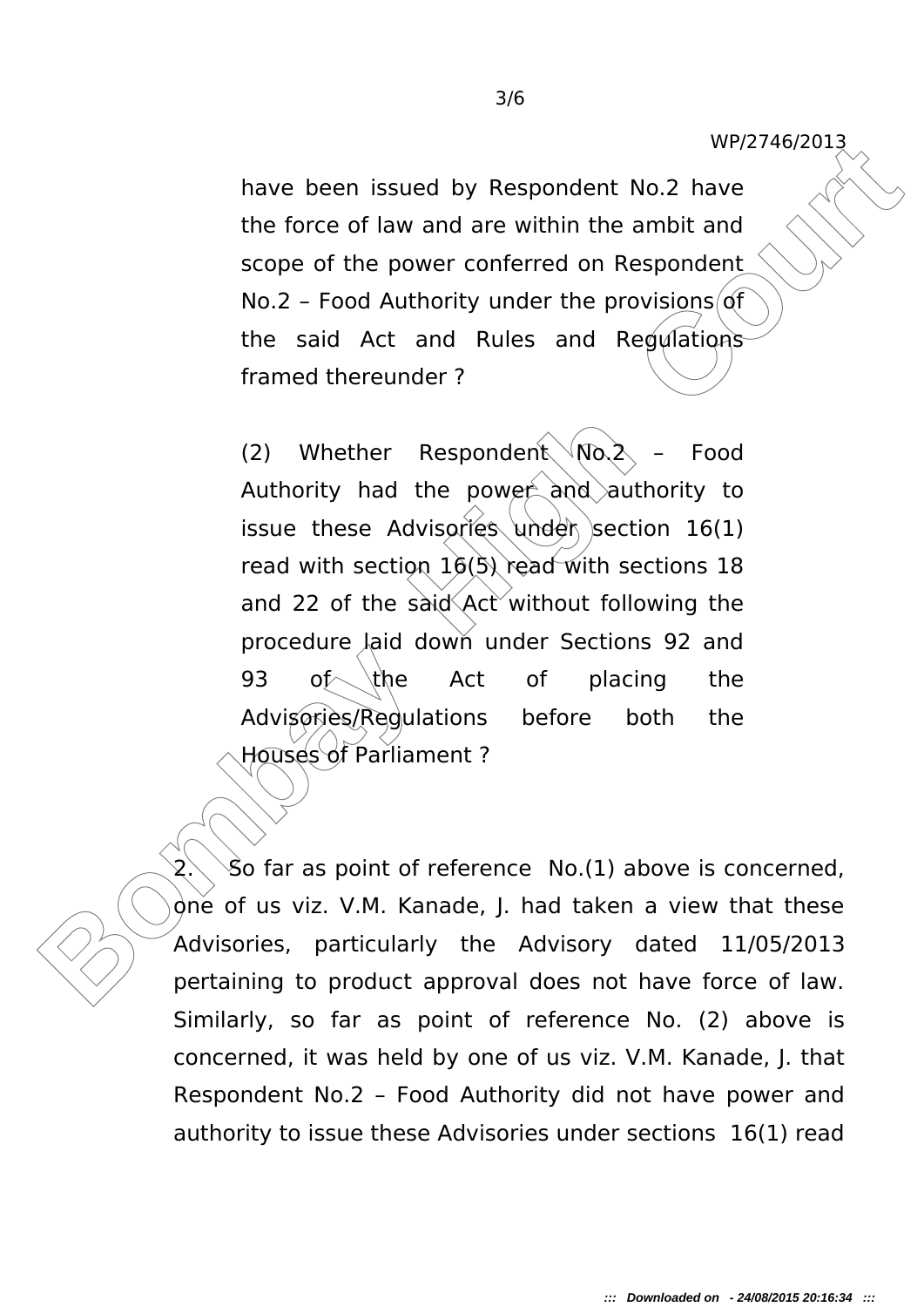WP/2746/2013

with section 16(5) read with sections 18 and 22 of the Act<br>without following the procedure laid down under sections 92<br>and 93 of the Act of placing the Advisories/Regulations<br>before both the Houses of Parliament. Brother\_G with section 16(5) read with sections 18 and 22 of the  $A<sup>c</sup>$ without following the procedure laid down under sections  $92$ and 93 of the Act of placing the Advisories/Regulations before both the Houses of Parliament. Brother G.S. Kulkarni, J., however, did not agree with the view which was taken by one of us viz. V.M. Kanade, J. The matter was thereafter referred to the third learned Judge viz. Ranjit More, J. who was pleased to pronounce his view on 30/06/2014. Our brother the third learned Judge  $M_r$  Justice Ranjit More has concurred with the view taken by one of us viz. V.M. Kanade, J. and has observed in para  $32$  of his Judgment as under:-

"32. In the light of the above discussion, I hold that the impugned advisory i.e. the product approval advisory dated  $11<sup>th</sup>$  May, 2013 issued by respondent No.2 has no force of law/and is not within the ambit and scope of the power conferred on respondent No.2 – Food Authority under the provisions of the FSS Act, the Rules and Regulations framed thereunder. Further it is held that respondent No.2 – Food Authority had no power and authority to issue the impugned advisory on Product Approval under Section 16(1), read with section 16(5), read with sections 18 and 22 of the FSS Act, without following the procedure laid down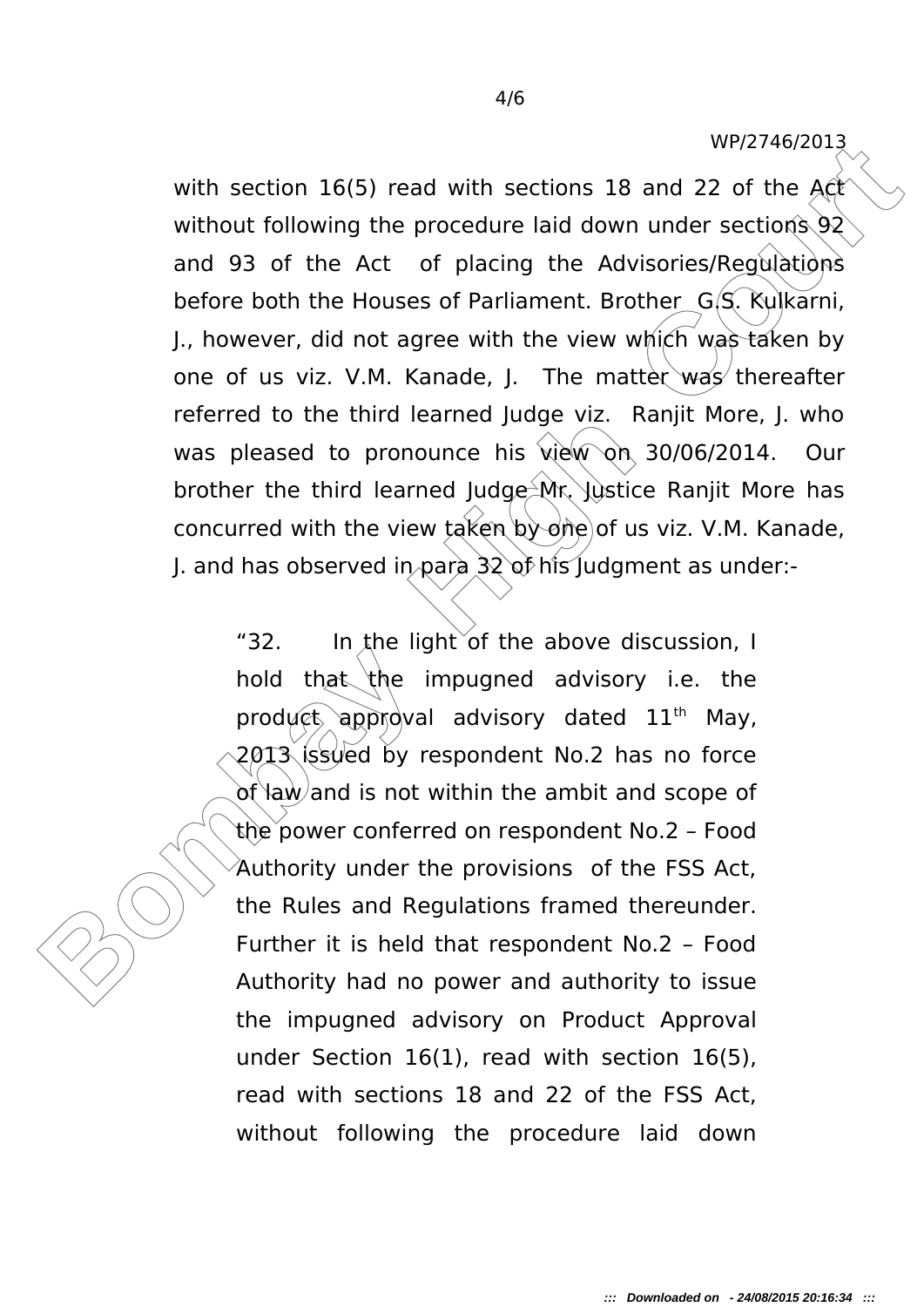under Sections 92 and 93 of the Act of placing the Advisories/Regulations before both the Houses of Parliament."

3. In view of the said observation, our learned brother Mr. Justice Ranjit More has agreed with the view taken by one of us viz. V.M. Kanade, J.

under Sections 92 and 93 of the Act of placing<br>the Advisories/Regulations before both the<br>Houses of Parliament."<br>**Bombay High Court Court Court Court Court Court Court Court Court Court Court Court Court Court Court Court** 4. Therefore, in view of the majority view, the point of reference No.(1) above  $i$ s answered in terms of the views taken by one of us viz. V.M. Kanade, J. and the learned third Judge Ranjit More, J. who have held in their orders that the impugned Advisory viz. Product Approval Advisory dated  $11/05/2013$  issued by Respondent No.2 does not have force of law and is not within the ambit and scope of the power conferred on the Food Authority under the FSS Act and the Rules and Regulations framed thereunder.

 $5.$  So far as point of reference No.(2) above is concerned, view taken by majority prevails and accordingly it is held that the Food Authority did not have power and authority to issue these Advisories under sections 16(1) read with section 16(5) read with sections 18 and 22 of the said Act without following the procedure laid down under Sections 92 and 93 of the Act of placing the Advisories/Regulations before both the Houses of Parliament.